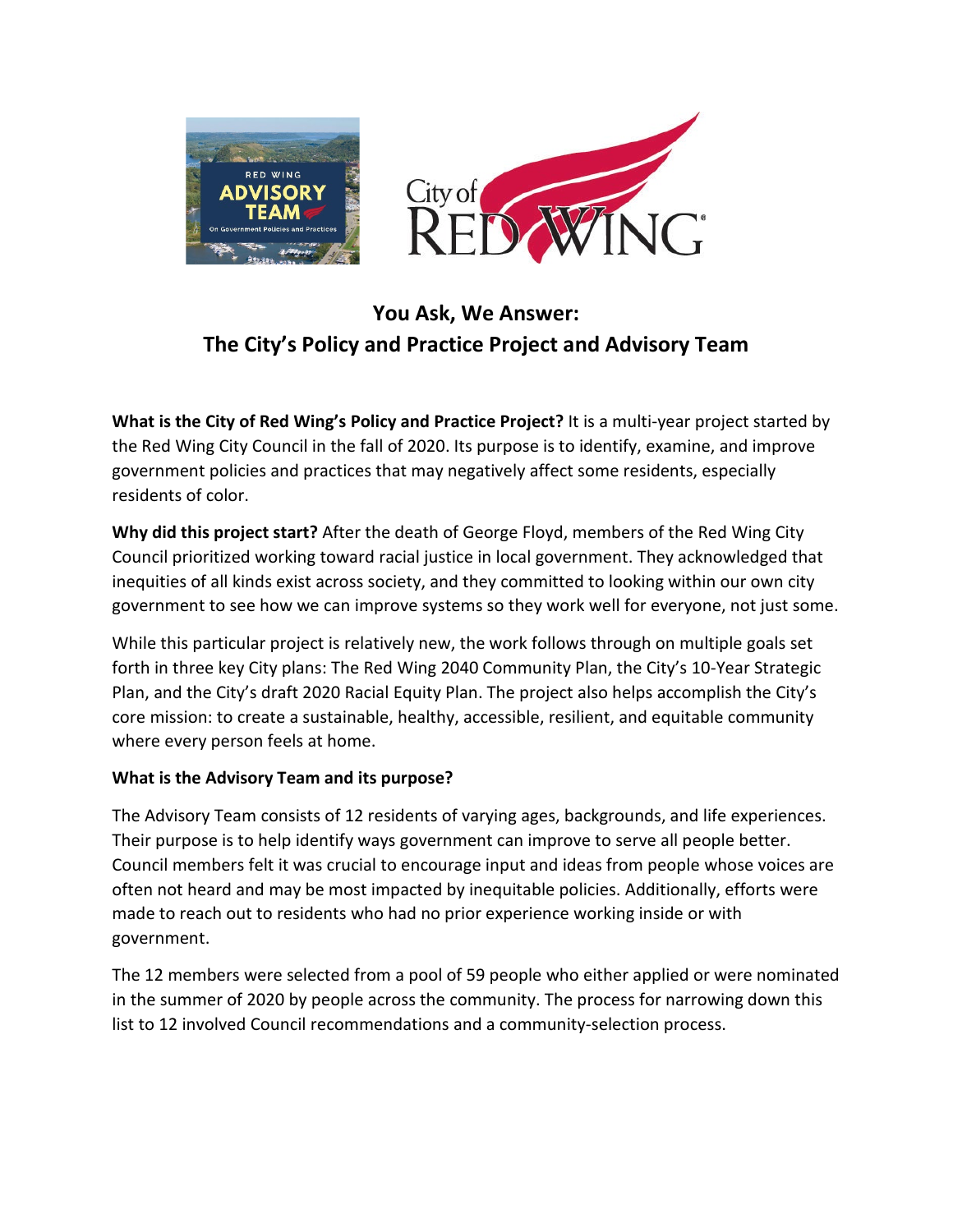Team members make recommendations on policies and practices. They also discuss ways to address the root causes of racial inequities in our community through education, awareness, listening to others, and trust-building.

The team does not make recommendations on individuals—that is not part of their work.

To clarify, a policy is a written guideline, often broad in nature, that helps the City follow through with its mission. A practice is a step-by-step action and includes the ways people work in their day-to-day environment. Practices create a culture within an organization and are updated more often than policies. Both are important to examine.

As a first priority of the project, City Council asked the Advisory Team to explore policies and practices within the Police Department, discuss options for Red Wing, and make recommendations to City Council for positive changes. This first priority area is scheduled to last 18 months from September 2020 to February 2022, though timelines are flexible and could change. The Advisory Team will also make recommendations in other departments, and over time each City department will be examined for policy improvements.

**What do Advisory Team members do?** The team uses a four-part process to examine policies and practices.

- Step 1 Members learn how systems work within the city department(s) they are studying.
- Step 2 Members learn and share how different residents experience those systems and identify which systems may need changing.
- Step 3 Members learn about options for improvement through research, data, department input, and evidence-based approaches.
- Step 4 Members make recommendations to City Council.

Council then considers and discusses the recommendations, gathers additional input if necessary, and makes the final decisions.

**How are City department staff involved?** When a department is being studied, the department head and his/her designees assist the team by providing information about their own department, sharing information they know about what other communities do, adding their own ideas for changes, discussing barriers that may impede changes, and speaking up about concerns they may have with potential recommendations. The department representatives work with the Advisory Team as a resource and are not members of the team.

Head facilitator Dominique Johnson from the Center for Policing Equity (CPE) has led most meetings during the first segment of this project. Johnson was chosen for her experience working with police departments to review data, identify policy areas for improvement, and build trust with communities to build more racially equitable systems. (You can learn more about CPE at [www.policingequity.org\)](http://www.policingequity.org/).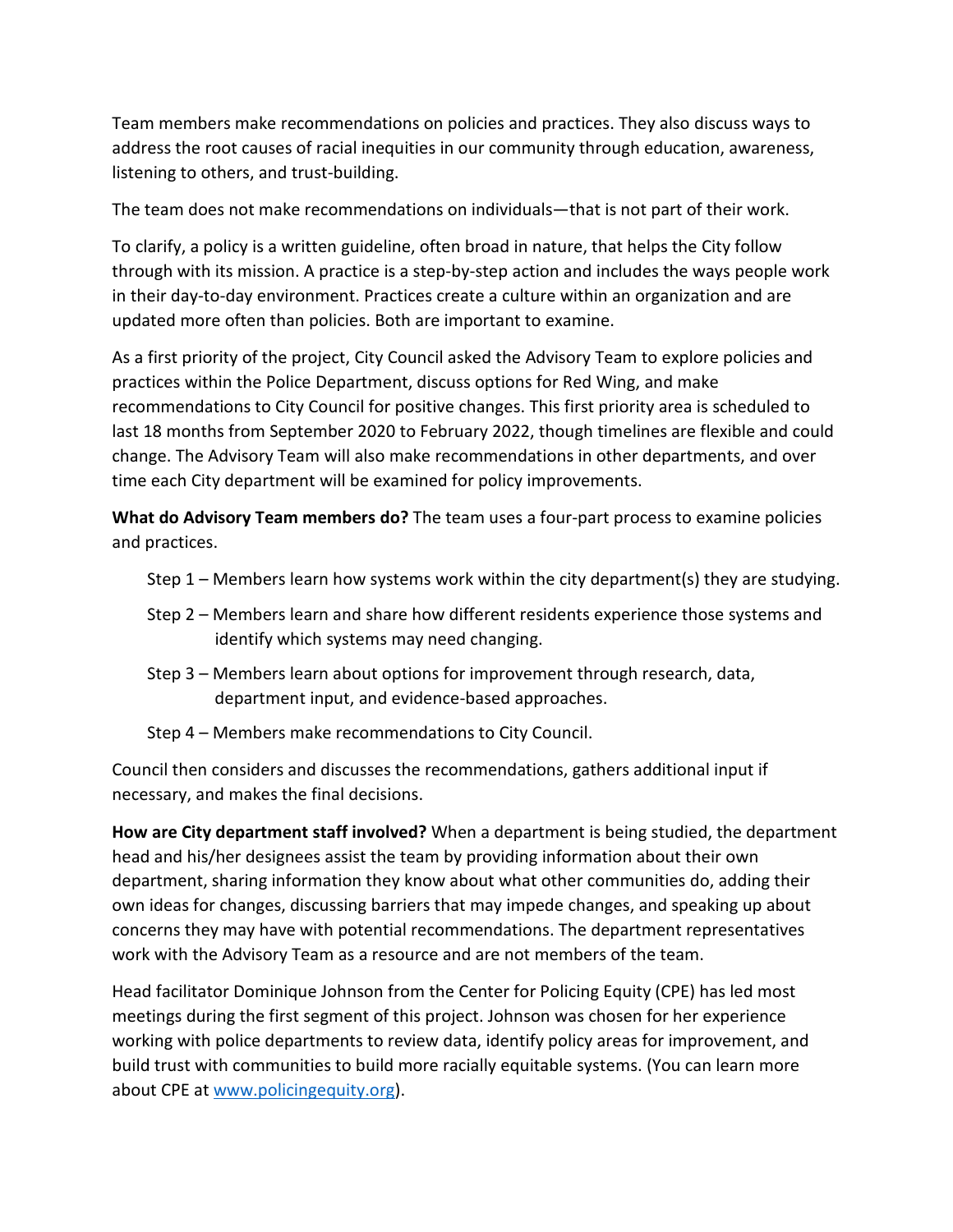The City's Community Engagement Facilitator, Michelle Leise, is staff support for the Advisory Team and is present at all meetings to take notes and assist in some facilitation.

### **What results has the team had so far?**

On February 8, the Advisory Team put forth four recommendations to the City Council, which were approved unanimously. Three of these recommendations focused around the issue of sexual assault. The recommendation's goals are to do the following: a) ensure law enforcement officers are appropriately trained for interacting with and interviewing sexual assault survivors; b) assure that survivors have adequate choices in how and when they report the incident to either an officer or an advocate; and c) promote trust building between law enforcement officers and local advocates.

While some people may not immediately see sexual assault as a policy topic with inherent inequities, studies show those who are Black, Indigenous, or People of Color experience sexual assault more often and report it less often. In addition, a large number of sexual assault cases in all populations go unreported, including to advocates, and many in Red Wing don't know the services available to them locally.

The team's fourth recommendation focuses on hiring practices. The Advisory Team originally recommended the police department review its hiring practices to prioritize hiring a bilingual officer. At the Council meeting on February 8, President Becky Norton broadened that recommendation to include a review of hiring practices and criteria across the City of Red Wing organization and that the City's Human Resources Department bring back recommendations to the Council on ways it will actively seek out bilingual and BIPOC (Black, Indigenous, and People of Color) applicants. With this expansion, the Council unanimously approved all four recommendations.

You can see the full recommendations at the Policies and Practices Project website page listed at the end of this article.

## **What is the difference between systemic racism and individual racism?**

This project focuses on systemic racism, not individual racism. Individual racism refers to individual, internal beliefs and behaviors. Systemic racism refers to the larger systems that have been built on unfair and unequal practices for so many years they are often viewed as "baked into" our way of doing things. Organizations, including local government, often don't understand that we sometimes still foster those unjust practices today, which can lead to vast differences in people's health, economics, education, and well-being.

Local, state, and national governments have always played a role in creating and maintaining racial inequities (redlining in the housing sector is one of thousands of examples). Minnesota, unfortunately, still has one of the country's largest quality-of-life disparities between white residents and residents of color—and those unfair advantages and disadvantages occur in Red Wing, too.